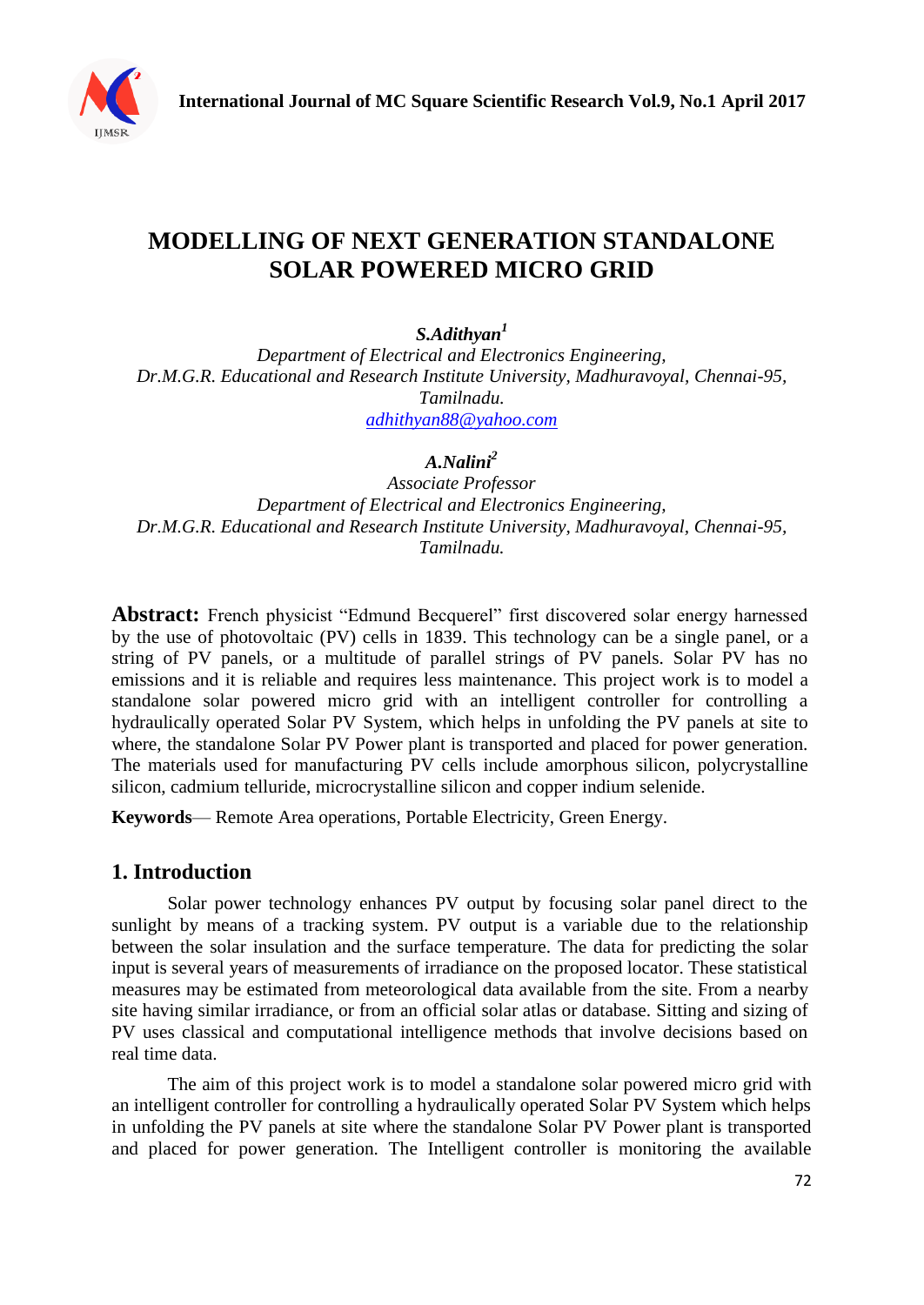

quantum of solar energy and orient the PV panels so as to get more solar energy (Solar tracking system). It also helps in monitoring the Solar power being generated etc. The above system is built around the following components.

- 1) Solar Panels
- 2) Solar Inverter
- 3) Battery Set
- 4) Mobile trolley
- 5) Hydraulic system
- 6) Intelligent Controller and accessories.

### **2. Literature Survey**

A design of a charge controller for a standalone photovoltaic (PV) system. It comprises of a battery to store the energy for eliminating intermittency in the electric supply, a boost converter solely operated to achieve MPPT and a bidirectional buck-boost DCDC converter for intriguing the philosophy of charge control. The charge control algorithm envisages controlling the charging and discharging action in all the three operating zones of the battery. The perspective owes to reduce the overall system cost through the use of a novel battery charging management technique and accomplish greater battery charge levels for increasing its life expectancy.

A new charge control algorithm suitable for the valve regulated lead acid battery has been suggested to support a standalone photovoltaic system. The scheme has been articulated to involve independent control actions for the MPPT and the charge control methodology. The charge control technique has been formulated with unique directive strategies for each zone of operation of the battery. The fulfillment of the design requirements in each zone has been outwitted to increase the lifetime of the battery. The simulation outcome have been projected to authorize the system design and verify its energy balance. The performance has been projected as a significant proposition to ensure the effective utilization of available PV power between load and the battery and seek a claim for the use of charge control mechanism in practice.

In grid connected mode of distributed generation applications, the elimination of line frequency transformer is possible without impacting system characteristics related to grid integration, ground leakage current, dc injection, safety issues etc. This paper presents the design, modeling, simulation and implementation of closed loop operation of a novel inverter topology suitable for transformer-less single phase grid connected photovoltaic systems. The control scheme ensures extraction of maximum power from the solar Photovoltaic (PV) source, synchronization with the grid and controlled active and reactive power transfer to the grid. Simulation results with both dc source and solar PV as input, incorporating MPPT, are discussed in the project.

The performance of the closed loop operation of a novel inverter topology suitable for transformer-less grid connected PV system is experimentally validated and results are presented. The procedure to obtain the small signal model of the inverter topology and the control design are described in detail. PR controller is used for current control to inject sinusoidal current in phase with grid voltage. The inverter is controlled using DS1103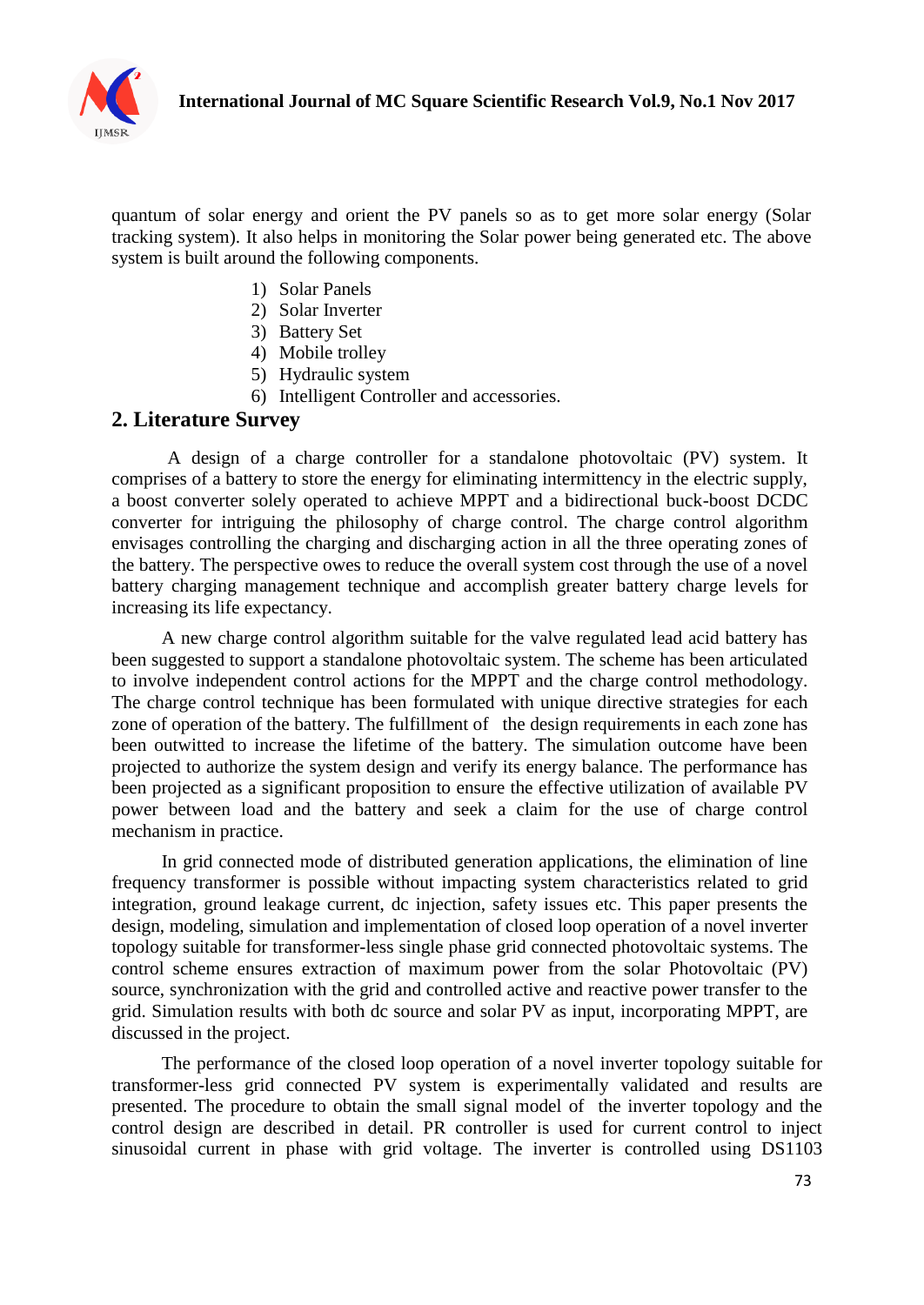

controller board, using the Real Time Workshop (RTW) and Real Time Interface (RTI) features available in MATLAB/Simulink. The results are found to be in agreement with simulation and theoretical claims. Complete elimination of ground leakage current and comparable efficiency with other single phase transformer-less topology makes it a good choice for transformer-less PV-grid interface applications. Other advantages such as boosting capability and low dc injection have been experimentally verified. Complete hardware implementation of the proposed system at higher power levels with solar PV emulator as input source is underway.

The project presents the controller structure of high performance, double-stage three phase grid connected solar photovoltaic (PV) system with maximum power point tracking (MPPT). In, the proposed configuration, the solar energy, after MPPT tracking, is finally channeled into a three phase AC grid by first boosting up the DC voltage level and then converting the boosted DC voltage into three-phase AC by means of a grid-tie inverter. The control of the pulse-width modulated (PWM) three phase inverter is realized similar in line with field-oriented control of electrical AC machines, using dq transformation along with feed-forward compensation. The practical and effective design steps are clearly explained to find out the controller parameters. The displacement factor at grid end is maintained unity and distortion of the current, fed into the grid, is restricted as per the IEEE-1547 standard.

The control strategy of vector control of induction machines has been adopted here to control the performance of the inverter is controlled in order to feed only active power to the grid instantaneous reactive power flow controlled to be always zero to maintain unity power factor operation.

## **3. Existing Method**

During past photovoltaic systems where used to generate electricity to pump water, light up the night, activate switches, charge batteries, supply power to the utility grid, and much more. Nowadays, solar PV systems are used to generate electricity and supply to the grid during daytime only with absence of storage batteries and including nights also with storage batteries. The most of the PV systems based electricity are fixed and not movable ones.



**Fig.1 Solar PV system**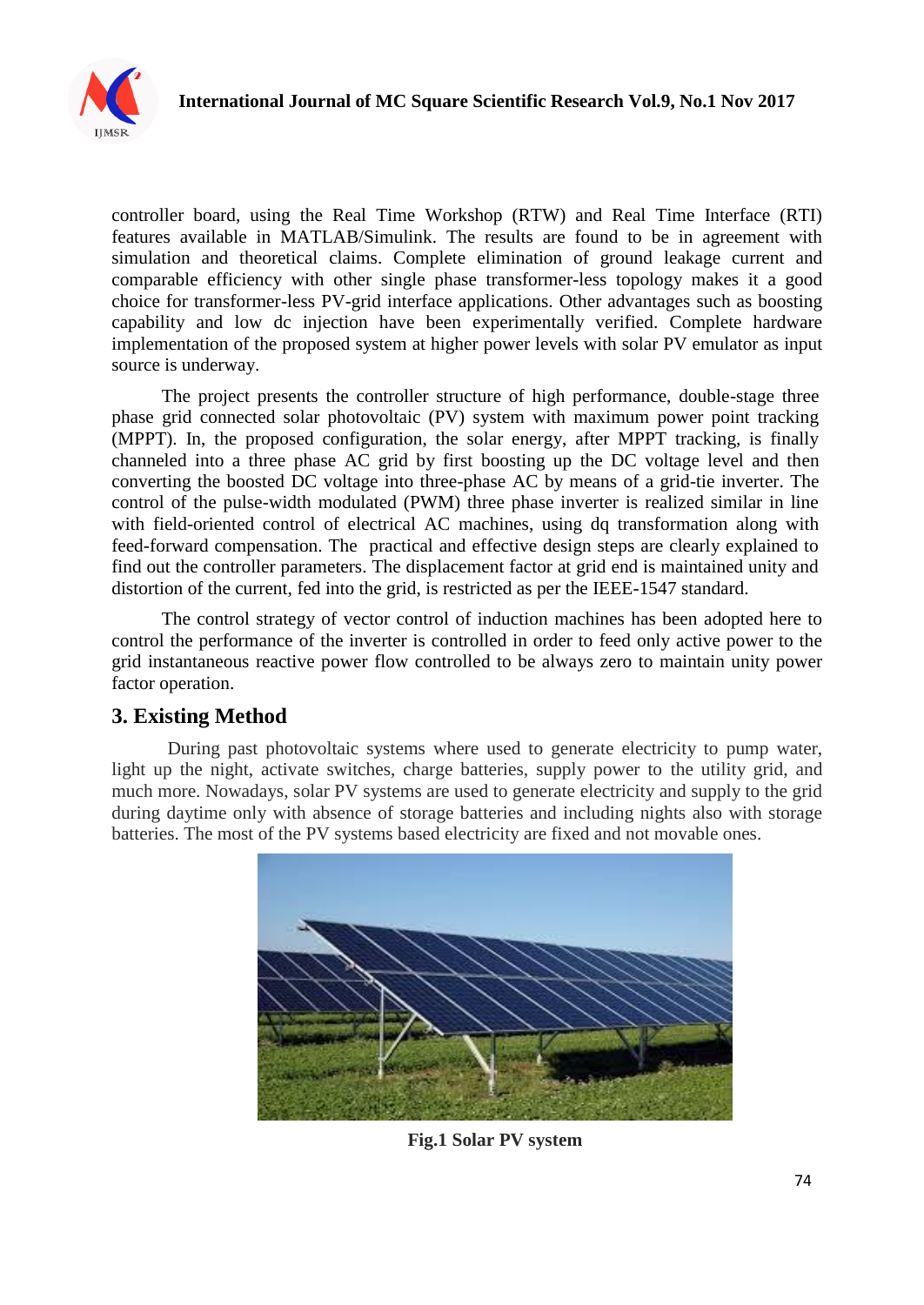

# **4. Proposed Method**

This is a proto type standalone solar powered micro grid consisting of 0.2 KW PV panels, IGBT based inverter,100 AH lead acid battery, intelligent controller, hydraulic system and a mobile trolley aimed to fulfill the following

- 1. To have Portable Electricity.
- 2. To Facilitate poor at remote areas.
- 3. To Utilise water available at rare resources by pumping.
- 4. To have Entertainment activities in places where electricity is not available.
- 6. To facilitate government to conduct medical camps etc… at remote locations.
- 7. To facilitate Military surveillance.
- 8. To facilitate public during occurrence of disaster.



**Fig .2 Block Diagram of Proposed Method**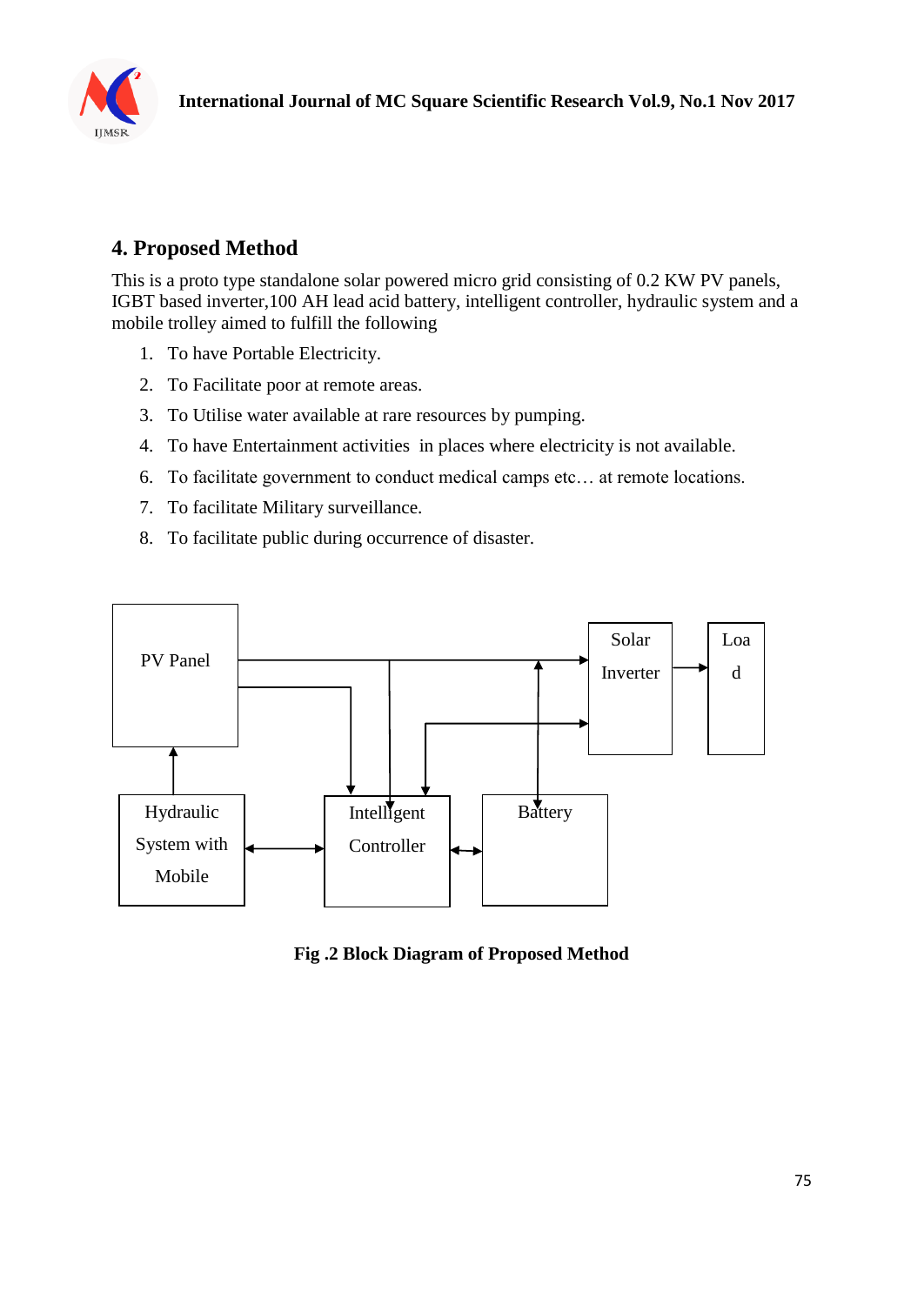



**Fig.3 Semi Folded Positions**



**Fig.4 Unfolded positions**